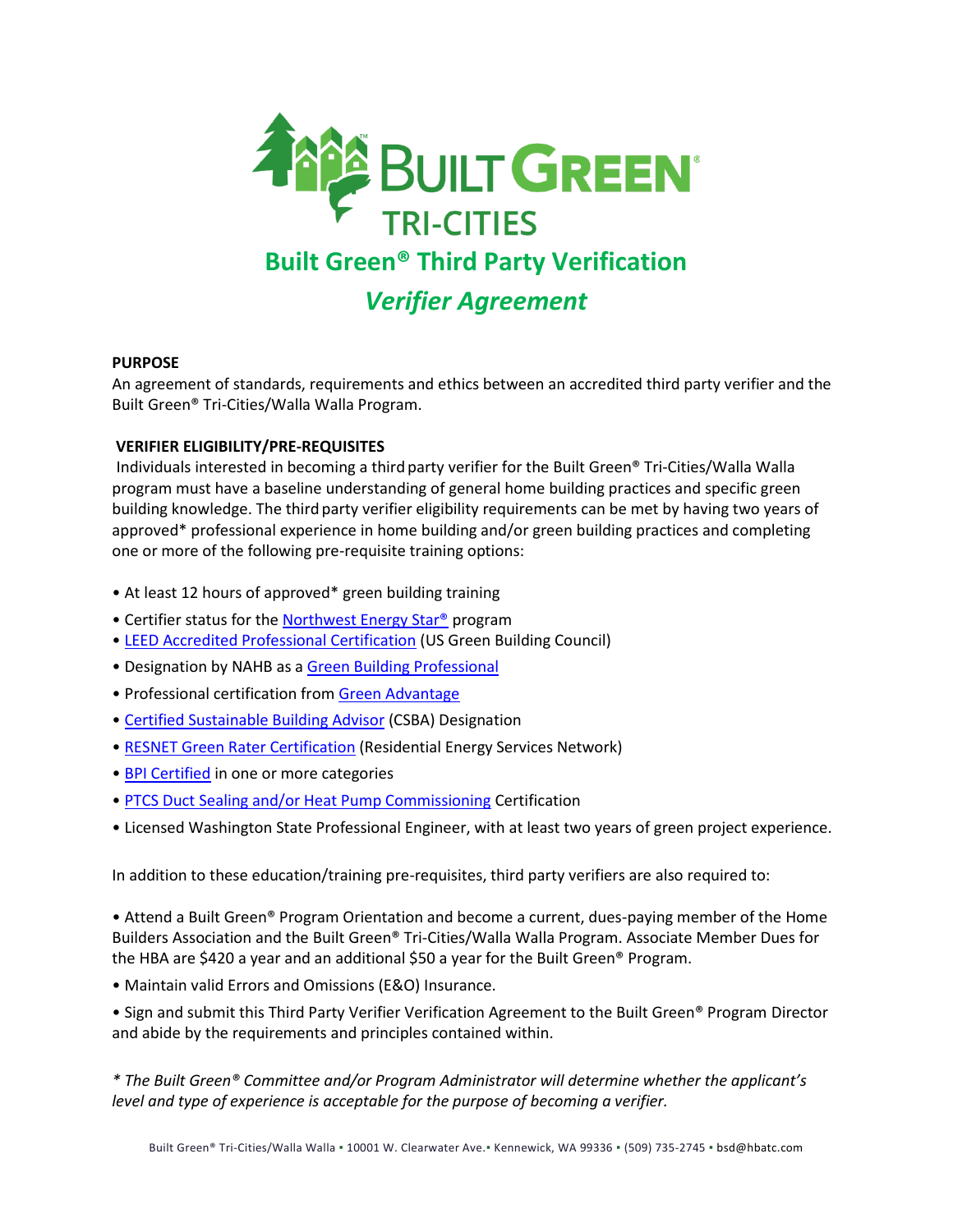# **CONTINUING QUALIFICATION PROCESS**

To maintain your third party verifier status, you will be required:

• Maintain compliance with all applicable pre-requisites.

• Maintain an appropriate knowledge base and skill sets for the Built Green® Tri-Cities/Walla Walla Program and any other applicable green building programs.

• Complete at least 12 hours of continuing education courses annually. Documentation of such courses must be submitted to the Built Green® Program Director before your membership can be renewed. Acceptable continuing education courses shall be from green building industry-related educational activities and are subject to approval by the Built Green® Program Director.

• Retain all verification records for a minimum period of three years.

• Allow all records to be available for at least annual review and audits by the Built Green® Tri-Cities/Walla Walla Program.

Failure to comply with these requirements and qualifications will result in an immediate suspension and/or termination of third party verifier status, to include all projects underway in any stage of completion.

# **CODE OF ETHICS**

Third Party Verifiers of the Built Green® Program are committed to providing quality and professional service to their customers and the public. This Code of Ethics sets forth principles and rules of conduct enforced by Built Green®, and serves as the minimum standard applied to all Built Green® verifiers.

## **Professional Conduct**

- Verifiers will verify each checklist with objectivity and neutrality.
- Verifiers will engage in conduct that's in the best interest of the Built Green® Program and serve to improve the program's reputation.
- Violations of this Code or other concerns regarding the professional conduct of Verifiers shall be reported in writing to the Built Green® Committee for review. If necessary, the Committee will make a recommendation to the Program Director for remedial action as allowed by program bylaws.
- Verifiers will, at all times, comply with the technical standards and procedural requirements in accordance with the Built Green® Program.

#### **Representation of Services and Fees**

- Verifiers will not make any representations regarding their services or qualifications that are false or misleading.
- Verifiers will fully disclose all applicable charges, as well as the general scope and deliverables of services, prior to verifying a Built Green® checklist.
- Verifiers will not inspect for a fee any property in which the Verifier, or the Verifier's company, has any financial interest.